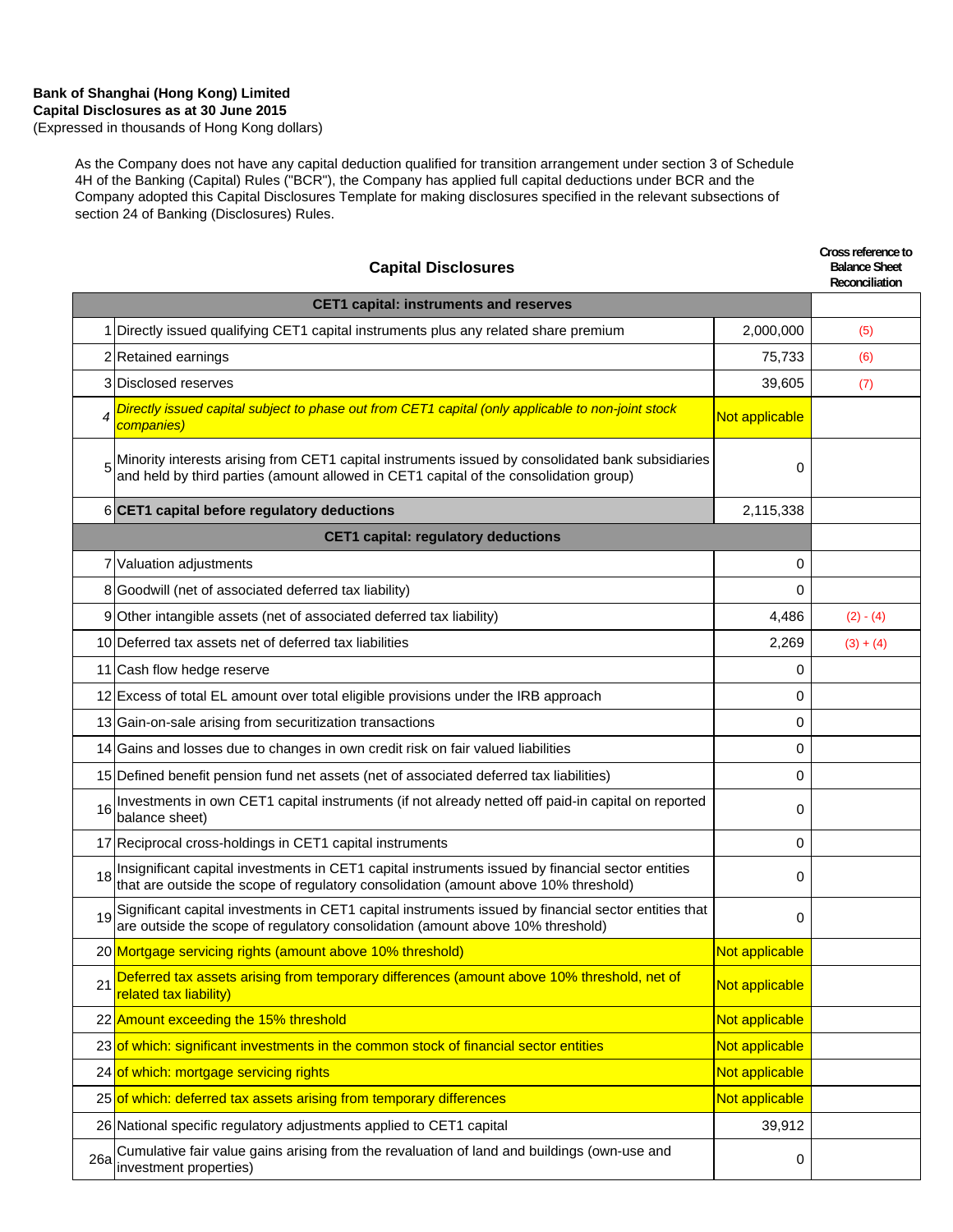(Expressed in thousands of Hong Kong dollars)

|     | 26b Regulatory reserve for general banking risks                                                                                                                                        | 39,912    | (8)         |
|-----|-----------------------------------------------------------------------------------------------------------------------------------------------------------------------------------------|-----------|-------------|
|     | 26c Securitization exposures specified in a notice given by the Monetary Authority                                                                                                      | 0         |             |
| 26d | Cumulative losses below depreciated cost arising from the institution's holdings of land and<br>buildings                                                                               | 0         |             |
|     | 26e Capital shortfall of regulated non-bank subsidiaries                                                                                                                                | 0         |             |
| 26f | Capital investment in a connected company which is a commercial entity (amount above 15% of<br>the reporting institution's capital base)                                                | 0         |             |
| 27  | Regulatory deductions applied to CET1 capital due to insufficient AT1 capital and Tier 2 capital to<br>cover deductions                                                                 | 0         |             |
|     | 28 Total regulatory deductions to CET1 capital                                                                                                                                          | 46,667    |             |
|     | 29 CET1 capital                                                                                                                                                                         | 2,068,671 |             |
|     | <b>AT1 capital: instruments</b>                                                                                                                                                         |           |             |
|     | 30 Qualifying AT1 capital instruments plus any related share premium                                                                                                                    | 0         |             |
|     | 31 of which: classified as equity under applicable accounting standards                                                                                                                 | 0         |             |
|     | 32 of which: classified as liabilities under applicable accounting standards                                                                                                            | 0         |             |
|     | 33 Capital instruments subject to phase out arrangements from AT1 capital                                                                                                               | 0         |             |
| 34  | AT1 capital instruments issued by consolidated bank subsidiaries and held by third parties<br>(amount allowed in AT1 capital of the consolidation group)                                | 0         |             |
|     | 35 of which: AT1 capital instruments issued by subsidiaries subject to phase out arrangements                                                                                           | 0         |             |
|     | 36 AT1 capital before regulatory deductions                                                                                                                                             | 0         |             |
|     | AT1 capital: regulatory deductions                                                                                                                                                      |           |             |
|     | 37 Investments in own AT1 capital instruments                                                                                                                                           | 0         |             |
|     | 38 Reciprocal cross-holdings in AT1 capital instruments                                                                                                                                 | 0         |             |
| 39  | Insignificant capital investments in AT1 capital instruments issued by financial sector entities that<br>are outside the scope of regulatory consolidation (amount above 10% threshold) | 0         |             |
| 40  | Significant capital investments in AT1 capital instruments issued by financial sector entities that<br>are outside the scope of regulatory consolidation                                | 0         |             |
|     | 41 National specific regulatory adjustments applied to AT1 capital                                                                                                                      | 0         |             |
|     | 42 Regulatory deductions applied to AT1 capital due to insufficient Tier 2 capital to cover deductions                                                                                  | 0         |             |
|     | 43 Total regulatory deductions to AT1 capital                                                                                                                                           | 0         |             |
|     | 44 AT1 capital                                                                                                                                                                          | 0         |             |
|     | 45 Tier 1 capital (Tier 1 = CET1 + AT1)                                                                                                                                                 | 2,068,671 |             |
|     | Tier 2 capital: instruments and provisions                                                                                                                                              |           |             |
|     | 46 Qualifying Tier 2 capital instruments plus any related share premium                                                                                                                 | 0         |             |
| 47  | Capital instruments subject to phase out arrangements from Tier 2 capital                                                                                                               | 0         |             |
| 48  | Tier 2 capital instruments issued by consolidated bank subsidiaries and held by third parties<br>(amount allowed in Tier 2 capital of the consolidation group)                          | 0         |             |
|     | 49 of which: capital instruments issued by subsidiaries subject to phase out arrangements                                                                                               | 0         |             |
| 50  | Collective impairment allowances and regulatory reserve for general banking risks eligible for<br>inclusion in Tier 2 capital                                                           | 54,249    | $(1) + (8)$ |
|     | 51 Tier 2 capital before regulatory deductions                                                                                                                                          | 54,249    |             |
|     | Tier 2 capital: regulatory deductions                                                                                                                                                   |           |             |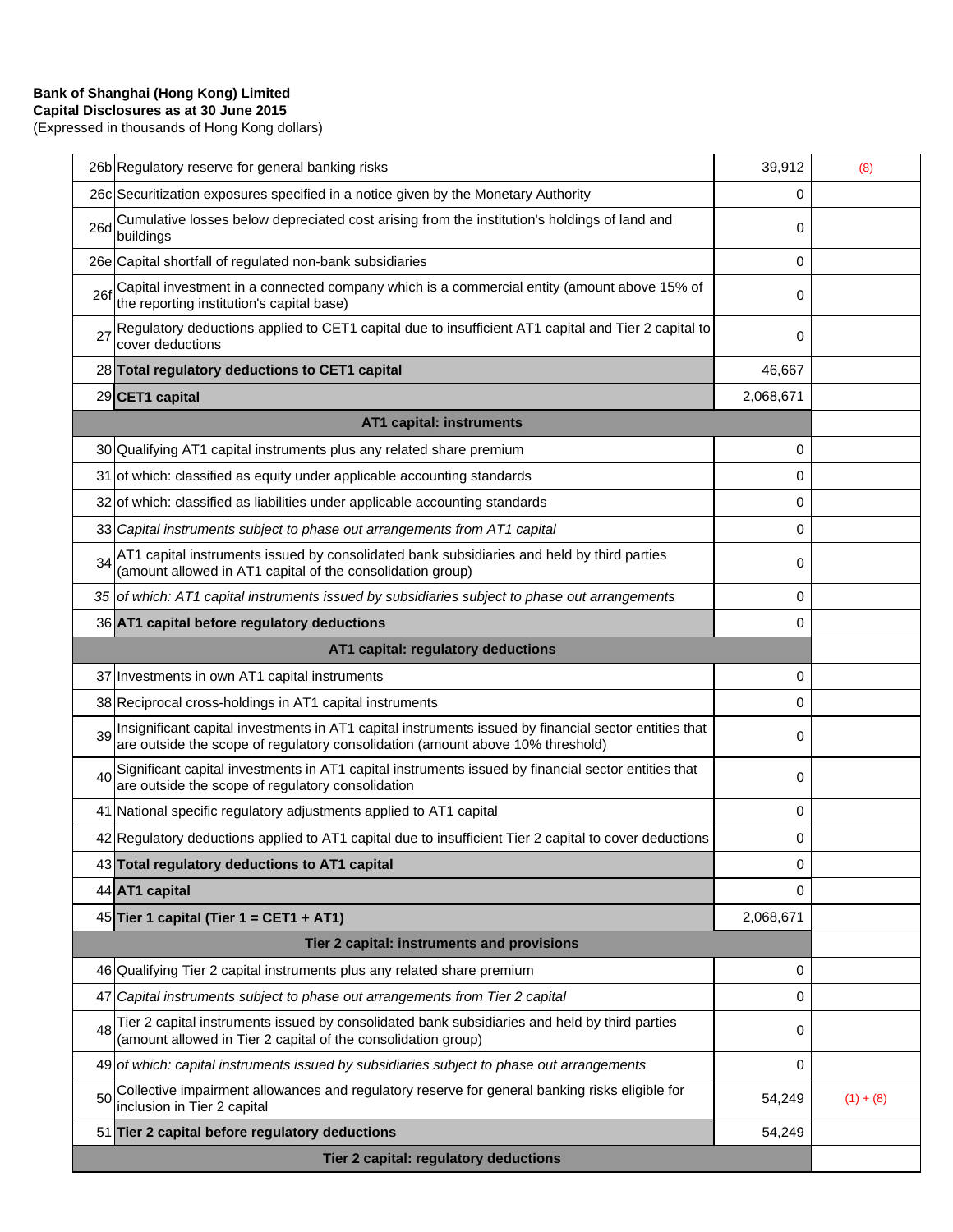(Expressed in thousands of Hong Kong dollars)

|                                                                  | 52 Investments in own Tier 2 capital instruments                                                                                                                                                                               | 0              |  |
|------------------------------------------------------------------|--------------------------------------------------------------------------------------------------------------------------------------------------------------------------------------------------------------------------------|----------------|--|
|                                                                  | 53 Reciprocal cross-holdings in Tier 2 capital instruments                                                                                                                                                                     | 0              |  |
| 54                                                               | Insignificant capital investments in Tier 2 capital instruments issued by financial sector entities<br>that are outside the scope of regulatory consolidation (amount above 10% threshold)                                     | 0              |  |
| 55                                                               | Significant capital investments in Tier 2 capital instruments issued by financial sector entities that<br>are outside the scope of regulatory consolidation                                                                    | 0              |  |
|                                                                  | 56 National specific regulatory adjustments applied to Tier 2 capital                                                                                                                                                          | 0              |  |
| <b>56a</b>                                                       | Add back of cumulative fair value gains arising from the revaluation of land and buildings (own-<br>use and investment properties) eligible for inclusion in Tier 2 capital                                                    | 0              |  |
|                                                                  | 57 Total regulatory deductions to Tier 2 capital                                                                                                                                                                               | 0              |  |
|                                                                  | 58 Tier 2 capital                                                                                                                                                                                                              | 54,249         |  |
|                                                                  | 59 Total capital (Total capital = Tier 1 + Tier 2)                                                                                                                                                                             | 2,122,920      |  |
|                                                                  | 60 Total risk weighted assets                                                                                                                                                                                                  | 7,134,785      |  |
|                                                                  | Capital ratios (as a percentage of risk weighted assets)                                                                                                                                                                       |                |  |
|                                                                  | 61 CET1 capital ratio                                                                                                                                                                                                          | 28.99%         |  |
|                                                                  | 62 Tier 1 capital ratio                                                                                                                                                                                                        | 28.99%         |  |
|                                                                  | 63 Total capital ratio                                                                                                                                                                                                         | 29.75%         |  |
|                                                                  | Institution specific buffer requirement (minimum CET1 capital requirement as specified in s.3B of<br>64 the BCR plus capital conservation buffer plus countercyclical buffer requirements plus G-SIB or D<br>SIB requirements) | 4.50%          |  |
|                                                                  | 65 of which: capital conservation buffer requirement                                                                                                                                                                           | 0.00%          |  |
|                                                                  | 66 of which: bank specific countercyclical buffer requirement                                                                                                                                                                  | 0.00%          |  |
|                                                                  | 67 of which: G-SIB or D-SIB buffer requirement                                                                                                                                                                                 | 0.00%          |  |
| 68                                                               | CET1 capital surplus over the minimum CET1 requirement and any CET1 capital used to meet<br>the Tier 1 and Total capital requirement under s.3B of the BCR                                                                     | 21.75%         |  |
|                                                                  | National minima (if different from Basel 3 minimum)                                                                                                                                                                            |                |  |
|                                                                  | 69 National CET1 minimum ratio                                                                                                                                                                                                 | Not applicable |  |
|                                                                  | 70 National Tier 1 minimum ratio                                                                                                                                                                                               | Not applicable |  |
|                                                                  | 71 National Total capital minimum ratio                                                                                                                                                                                        | Not applicable |  |
|                                                                  | Amounts below the thresholds for deduction (before risk weighting)                                                                                                                                                             |                |  |
|                                                                  | Insignificant capital investments in CET1 capital instruments, AT1 capital instruments and Tier 2<br>72 capital instruments issued by financial sector entities that are outside the scope of regulatory<br>consolidation      | 0              |  |
| 73                                                               | Significant capital investments in CET1 capital instruments issued by financial sector entities that<br>are outside the scope of regulatory consolidation                                                                      | 90,000         |  |
|                                                                  | 74 Mortgage servicing rights (net of related tax liability)                                                                                                                                                                    | Not applicable |  |
|                                                                  | 75 Deferred tax assets arising from temporary differences (net of related tax liability)                                                                                                                                       | Not applicable |  |
| Applicable caps on the inclusion of provisions in Tier 2 capital |                                                                                                                                                                                                                                |                |  |
| 76                                                               | Provisions eligible for inclusion in Tier 2 in respect of exposures subject to the basic approach and the standardized (credit risk) approach (prior to application of cap)                                                    | 54,249         |  |
| 77                                                               | Cap on inclusion of provisions in Tier 2 under the basic approach and the standardized (credit<br>risk) approach                                                                                                               | 84,643         |  |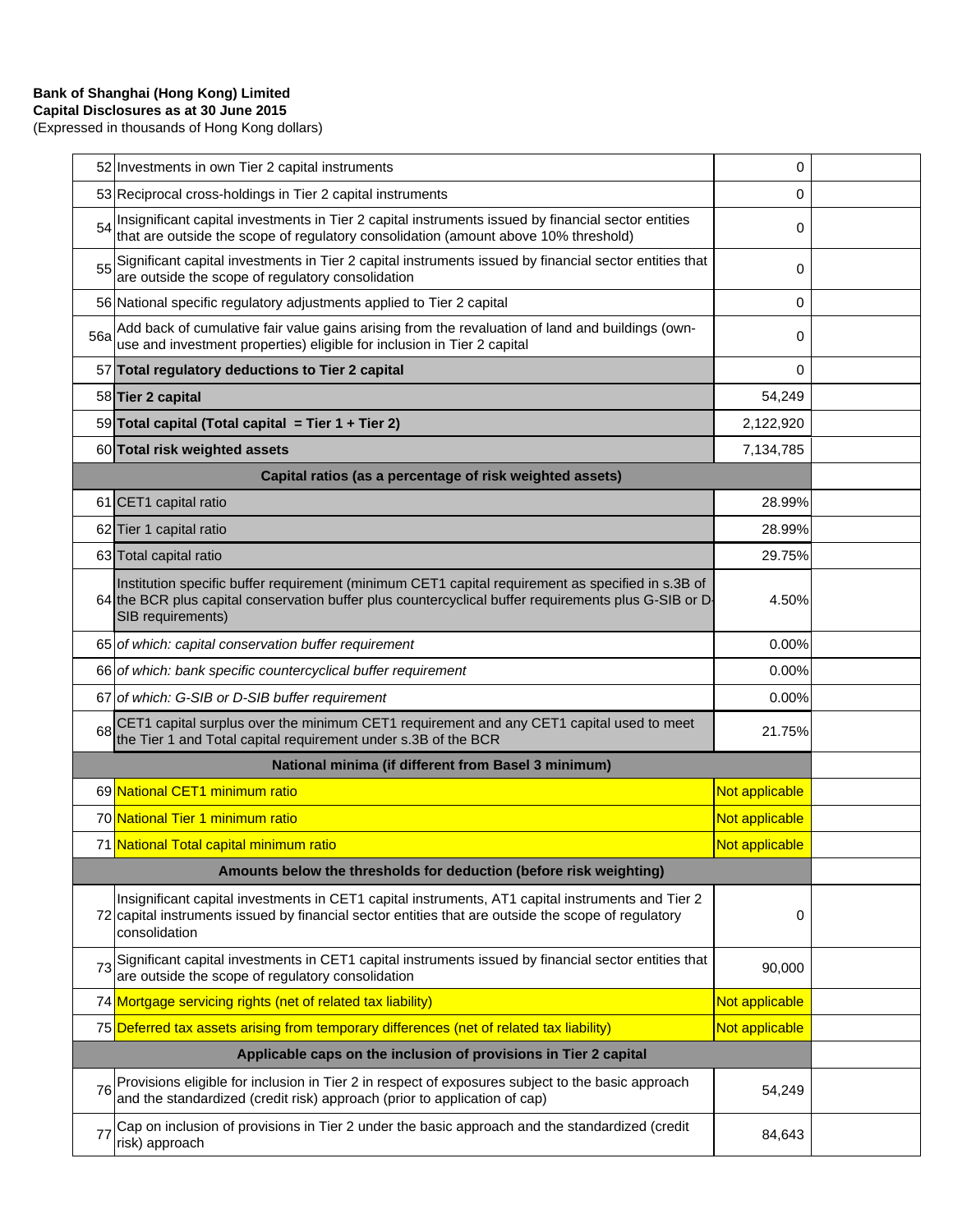(Expressed in thousands of Hong Kong dollars)

| 78 Provisions eligible for inclusion in Tier 2 in respect of exposures subject to the IRB approach<br>(prior to application of cap) | 0              |  |
|-------------------------------------------------------------------------------------------------------------------------------------|----------------|--|
| 79 Cap for inclusion of provisions in Tier 2 under the IRB approach                                                                 | 0              |  |
| Capital instruments subject to phase-out arrangements<br>(only applicable between 1 Jan 2018 and 1 Jan 2022)                        |                |  |
| 80 Current cap on CET1 capital instruments subject to phase out arrangements                                                        | Not applicable |  |
| 81 Amount excluded from CET1 due to cap (excess over cap after redemptions and maturities)                                          | Not applicable |  |
| 82 Current cap on AT1 capital instruments subject to phase out arrangements                                                         | 0              |  |
| 83 Amount excluded from AT1 capital due to cap (excess over cap after redemptions and<br><i>maturities</i> )                        | 0              |  |
| 84 Current cap on Tier 2 capital instruments subject to phase out arrangements                                                      | 0              |  |
| 85 Amount excluded from Tier 2 capital due to cap (excess over cap after redemptions and<br><i>maturities</i> )                     | 0              |  |

#### **Notes to the template:**

Elements where a more conservative definition has been applied in the BCR relative to that set out in Basel III capital standards:

| <b>Row</b><br>No. | <b>Description</b>                                                                                                                                                                                                                                                                                                                                                                                                                                                                                                                                                                                                                                                                                                                                                                                                                                                                                                                                                                                                                                                                                                                                                                                                              | <b>Hong Kong</b><br><b>basis</b> | <b>Basel III</b><br><b>basis</b> |  |
|-------------------|---------------------------------------------------------------------------------------------------------------------------------------------------------------------------------------------------------------------------------------------------------------------------------------------------------------------------------------------------------------------------------------------------------------------------------------------------------------------------------------------------------------------------------------------------------------------------------------------------------------------------------------------------------------------------------------------------------------------------------------------------------------------------------------------------------------------------------------------------------------------------------------------------------------------------------------------------------------------------------------------------------------------------------------------------------------------------------------------------------------------------------------------------------------------------------------------------------------------------------|----------------------------------|----------------------------------|--|
|                   | Other intangible assets (net of associated deferred tax liability)                                                                                                                                                                                                                                                                                                                                                                                                                                                                                                                                                                                                                                                                                                                                                                                                                                                                                                                                                                                                                                                                                                                                                              | 4,486                            | 4,486                            |  |
| 9                 | Explanation<br>As set out in paragraph 87 of the Basel III text issued by the Basel Committee (December 2010), mortgage servicing rights (MSRs)<br>may be given limited recognition in CET1 capital (and hence be excluded from deduction from CET1 capital up to the specified<br>threshold). In Hong Kong, an AI is required to follow the accounting treatment of including MSRs as part of intangible assets<br>reported in the AI's financial statements and to deduct MSRs in full from CET1 capital. Therefore, the amount to be deducted as<br>reported in row 9 may be greater than that required under Basel III. The amount reported under the column "Basel III basis" in this<br>box represents the amount reported in row 9 (i.e. the amount reported under the "Hong Kong basis") adjusted by reducing the<br>amount of MSRs to be deducted to the extent not in excess of the 10% threshold set for MSRs and the aggregate 15% threshold<br>set for MSRs, DTAs arising from temporary differences and significant investments in CET1 capital instruments issued by financial<br>sector entities (excluding those that are loans, facilities or other credit exposures to connected companies) under Basel III. |                                  |                                  |  |
|                   | Deferred tax assets net of deferred tax liabilities                                                                                                                                                                                                                                                                                                                                                                                                                                                                                                                                                                                                                                                                                                                                                                                                                                                                                                                                                                                                                                                                                                                                                                             | 2,269                            | 2,269                            |  |
|                   | Explanation<br>As set out in paragraphs 69 and 87 of the Basel III text issued by the Basel Committee (December 2010), DTAs that rely on future<br>profitability of the bank to be realized are to be deducted, whereas DTAs which relate to temporary differences may be given<br>limited recognition in CET1 capital (and hence be excluded from deduction from CET1 capital up to the specified threshold). In<br>Hong Kong, an AI is required to deduct all DTAs in full, irrespective of their origin, from CET1 capital. Therefore, the amount to be<br>10 deducted as reported in row 10 may be greater than that required under Basel III.                                                                                                                                                                                                                                                                                                                                                                                                                                                                                                                                                                              |                                  |                                  |  |
|                   | The amount reported under the column "Basel III basis" in this box represents the amount reported in row 10 (i.e. the amount<br>reported under the "Hong Kong basis") adjusted by reducing the amount of DTAs to be deducted which relate to temporary<br>differences to the extent not in excess of the 10% threshold set for DTAs arising from temporary differences and the aggregate<br>15% threshold set for MSRs, DTAs arising from temporary differences and significant investments in CET1 capital instruments<br>issued by financial sector entities (excluding those that are loans, facilities and other credit exposures to connected companies)<br>under Basel III.                                                                                                                                                                                                                                                                                                                                                                                                                                                                                                                                               |                                  |                                  |  |
|                   | Insignificant capital investments in CET1 capital instruments issued by financial sector<br>entities that are outside the scope of regulatory consolidation (amount above 10%<br>threshold)                                                                                                                                                                                                                                                                                                                                                                                                                                                                                                                                                                                                                                                                                                                                                                                                                                                                                                                                                                                                                                     | 0                                | 0                                |  |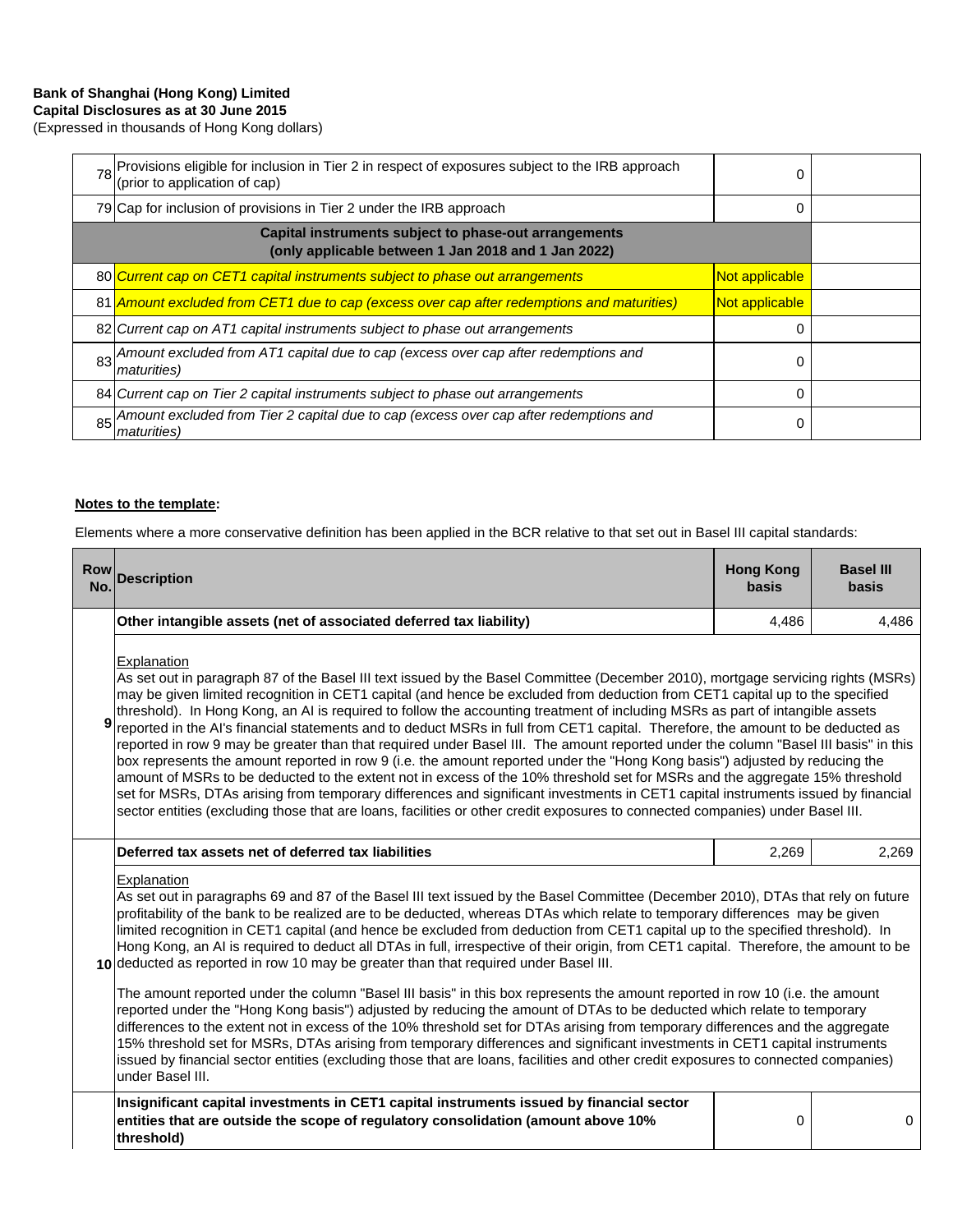(Expressed in thousands of Hong Kong dollars)

## **Explanation**

|                                                                                                                                                                                                                                                                                                                                                                                                                                                                                   | Explanation<br>For the purpose of determining the total amount of insignificant capital investments in CET1 capital instruments issued by financial<br>sector entities, an AI is required to aggregate any amount of loans, facilities or other credit exposures provided by it to any of its<br>connected companies, where the connected company is a financial sector entity, as if such loans, facilities or other credit<br>18 exposures were direct holdings, indirect holdings or synthetic holdings of the AI in the capital instruments of the financial sector<br>entity, except where the AI demonstrates to the satisfaction of the Monetary Authority that any such loan was made, any such<br>facility was granted, or any such other credit exposure was incurred, in the ordinary course of the Al's business.<br>Therefore, the amount to be deducted as reported in row 18 may be greater than that required under Basel III. The amount<br>reported under the column "Basel III basis" in this box represents the amount reported in row 18 (i.e. the amount reported under |   |   |
|-----------------------------------------------------------------------------------------------------------------------------------------------------------------------------------------------------------------------------------------------------------------------------------------------------------------------------------------------------------------------------------------------------------------------------------------------------------------------------------|-----------------------------------------------------------------------------------------------------------------------------------------------------------------------------------------------------------------------------------------------------------------------------------------------------------------------------------------------------------------------------------------------------------------------------------------------------------------------------------------------------------------------------------------------------------------------------------------------------------------------------------------------------------------------------------------------------------------------------------------------------------------------------------------------------------------------------------------------------------------------------------------------------------------------------------------------------------------------------------------------------------------------------------------------------------------------------------------------|---|---|
|                                                                                                                                                                                                                                                                                                                                                                                                                                                                                   | the "Hong Kong basis") adjusted by excluding the aggregate amount of loans, facilities or other credit exposures to the AI's<br>connected companies which were subject to deduction under the Hong Kong approach.<br>Significant capital investments in CET1 capital instruments issued by financial sector                                                                                                                                                                                                                                                                                                                                                                                                                                                                                                                                                                                                                                                                                                                                                                                   |   |   |
|                                                                                                                                                                                                                                                                                                                                                                                                                                                                                   | entities that are outside the scope of regulatory consolidation (amount above 10%<br>threshold)                                                                                                                                                                                                                                                                                                                                                                                                                                                                                                                                                                                                                                                                                                                                                                                                                                                                                                                                                                                               | 0 | 0 |
|                                                                                                                                                                                                                                                                                                                                                                                                                                                                                   | Explanation<br>For the purpose of determining the total amount of significant capital investments in CET1 capital instruments issued by financial<br>sector entities, an AI is required to aggregate any amount of loans, facilities or other credit exposures provided by it to any of its<br>connected companies, where the connected company is a financial sector entity, as if such loans, facilities or other credit<br>19 exposures were direct holdings, indirect holdings or synthetic holdings of the AI in the capital instruments of the financial sector<br>entity, except where the AI demonstrates to the satisfaction of the Monetary Authority that any such loan was made, any such<br>facility was granted, or any such other credit exposure was incurred, in the ordinary course of the AI's business.                                                                                                                                                                                                                                                                   |   |   |
| Therefore, the amount to be deducted as reported in row 19 may be greater than that required under Basel III. The amount<br>reported under the column "Basel III basis" in this box represents the amount reported in row 19 (i.e. the amount reported under<br>the "Hong Kong basis") adjusted by excluding the aggregate amount of loans, facilities or other credit exposures to the AI's<br>connected companies which were subject to deduction under the Hong Kong approach. |                                                                                                                                                                                                                                                                                                                                                                                                                                                                                                                                                                                                                                                                                                                                                                                                                                                                                                                                                                                                                                                                                               |   |   |
|                                                                                                                                                                                                                                                                                                                                                                                                                                                                                   | Insignificant capital investments in AT1 capital instruments issued by financial sector                                                                                                                                                                                                                                                                                                                                                                                                                                                                                                                                                                                                                                                                                                                                                                                                                                                                                                                                                                                                       |   |   |
|                                                                                                                                                                                                                                                                                                                                                                                                                                                                                   | entities that are outside the scope of regulatory consolidation (amount above 10%<br>threshold)                                                                                                                                                                                                                                                                                                                                                                                                                                                                                                                                                                                                                                                                                                                                                                                                                                                                                                                                                                                               | 0 | 0 |
|                                                                                                                                                                                                                                                                                                                                                                                                                                                                                   | Explanation<br>The effect of treating loans, facilities or other credit exposures to connected companies which are financial sector entities as CET1<br>39 capital instruments for the purpose of considering deductions to be made in calculating the capital base (see note re row 18 to the<br>template above) will mean the headroom within the threshold available for the exemption from capital deduction of other<br>insignificant capital investments in AT1 capital instruments may be smaller. Therefore, the amount to be deducted as reported in<br>row 39 may be greater than that required under Basel III. The amount reported under the column "Basel III basis" in this box<br>represents the amount reported in row 39 (i.e. the amount reported under the "Hong Kong basis") adjusted by excluding the<br>aggregate amount of loans, facilities or other credit exposures to the AI's connected companies which were subject to deduction<br>under the Hong Kong approach.                                                                                                |   |   |
|                                                                                                                                                                                                                                                                                                                                                                                                                                                                                   | Insignificant capital investments in Tier 2 capital instruments issued by financial sector<br>entities that are outside the scope of regulatory consolidation (amount above 10%<br>threshold)                                                                                                                                                                                                                                                                                                                                                                                                                                                                                                                                                                                                                                                                                                                                                                                                                                                                                                 | 0 | 0 |
|                                                                                                                                                                                                                                                                                                                                                                                                                                                                                   | Explanation<br>The effect of treating loans, facilities or other credit exposures to connected companies which are financial sector entities as CET1<br>54 capital instruments for the purpose of considering deductions to be made in calculating the capital base (see note re row 18 to the<br>template above) will mean the headroom within the threshold available for the exemption from capital deduction of other<br>insignificant capital investments in Tier 2 capital instruments may be smaller. Therefore, the amount to be deducted as reported in<br>row 54 may be greater than that required under Basel III. The amount reported under the column "Basel III basis" in this box<br>represents the amount reported in row 54 (i.e. the amount reported under the "Hong Kong basis") adjusted by excluding the<br>aggregate amount of loans, facilities or other credit exposures to the AI's connected companies which were subject to deduction<br>under the Hong Kong approach.                                                                                             |   |   |